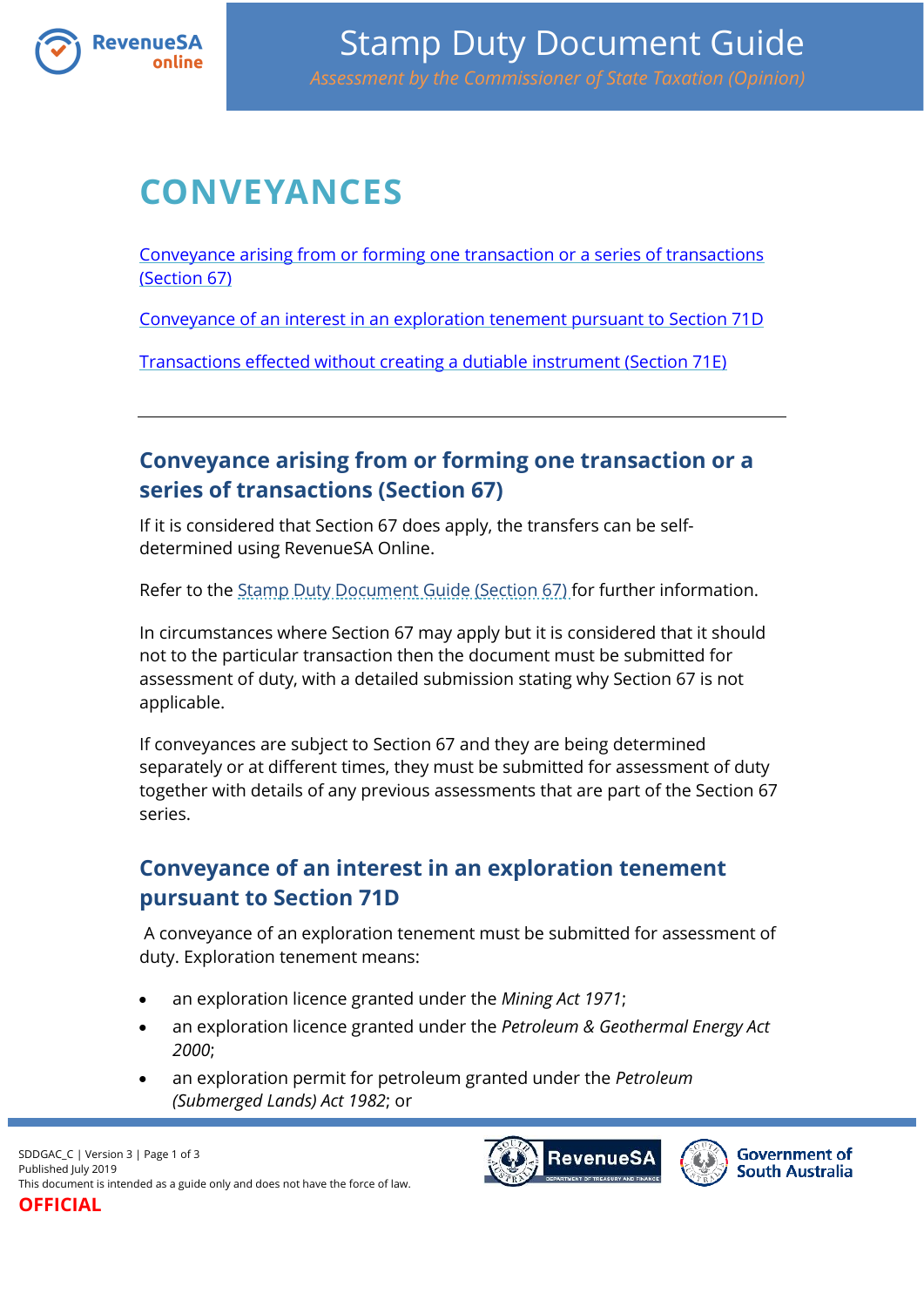

an exploration licence granted under the *Offshore Minerals Act 2000*.

Refer to Section 71D for full particulars regarding the application of this section and the criteria required for this concession.

## <span id="page-1-0"></span>**Transactions effected without creating a dutiable instrument (Section 71E)**

This section applies to a transaction effected without creating a dutiable instrument which results in a change in the ownership of a legal or equitable interest in dutiable property which are:

- land; or
- an interest in a land owning partnership.

In this type of situation the parties are liable to complete a statement which becomes the dutiable instrument. Stamp duty is payable on the statement as if it were a conveyance effecting the transaction to which it relates.

Where the Section 71E statement relates to a conveyance of:

- a multi-jurisdictional land owning partnership (for consideration or no consideration); or
- an interest in a land owning partnership (for consideration or no consideration);

it must be submitted for the assessment of duty by the Commissioner accompanied by:

- a schedule listing the location and values of the various assets subject to the sale agreement
- the latest balance sheet and the profit and loss statements of the partnership for the last three years

Refer to the [Stamp Duty Document Guide \(Section 71E\)](https://www.revenuesa.sa.gov.au/stampduty/stamp-duty-document-guide/section71e) for further information.

#### **Version History**

| <b>Version No.</b> | <b>Release Date</b>             |
|--------------------|---------------------------------|
|                    | May 2018                        |
|                    | November 2018                   |
|                    | July 2019                       |
|                    | Hyperlinks updated - April 2022 |